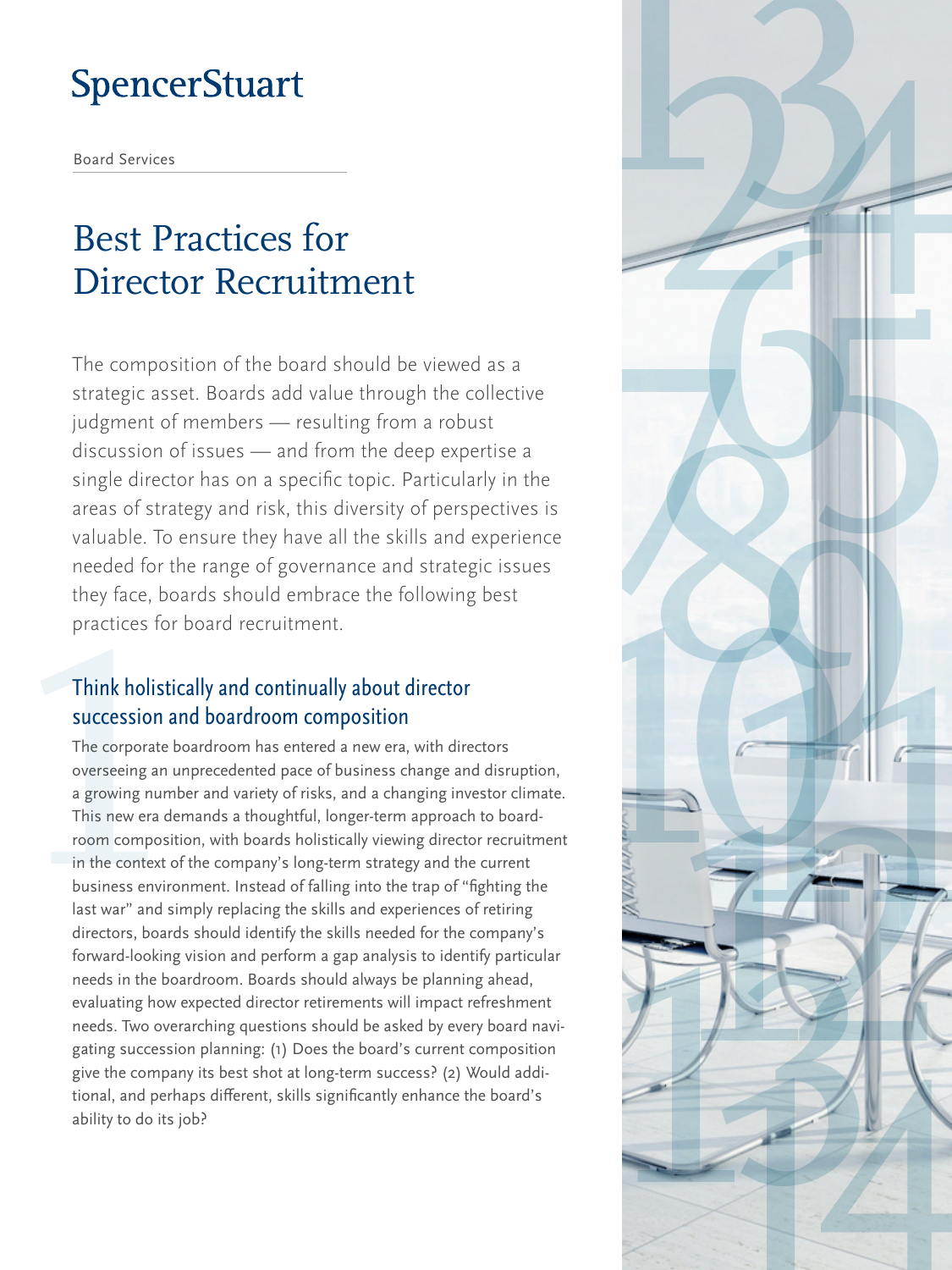### Supplement board succession planning with robust and regular board, committee and director evaluations

Successful boards use evaluations to assess the effectiveness of the board, committees and individual directors. This process can help identify opportunities for improvement, gaps in boardroom/committee skills and perspectives, and misalignments involving directors whose skills no longer represent the best fit with the strategic direction of the corporation. Done well, evaluations can promote meaningful conversations in the boardroom and with individual directors about board refreshment.

#### Understand how investors might view the board

Institutional investors, including activist investors, are increasingly scrutinizing the composition of corporate boards and evaluating a variety of factors beyond director independence, such as boardroom diversity (particularly gender diversity), director tenure and ages, and director skills and qualifications. Understanding how investors are thinking about boardroom refreshment can help a board anticipate and proactively address potential concerns that might be raised by activist and other institutional investors.

#### Ensure alignment in the boardroom on new director specifications

Before any director search begins, the board and the governance committee should be aligned on the prioritization of desired skills and experiences. A lack of alignment can prolong searches, with directors disagreeing on boardroom needs and candidate fit. One effective strategy to help boards assess overall board composition and prioritize candidate qualifications is to develop a skills matrix with each square of the matrix reflecting a "must-have" or "nice-to-have" skill or experience. The matrix should be bespoke and tailored to the company's businesses and strategy. It can be an invaluable tool for the governance committee to construct a strong board with the right mix of diverse perspectives and experiences.

## Avoid overly narrow specifications for director candidates

While identifying desired skills and qualifications for director candidates is a must-do step for any director search, too-narrow specifications can be an impediment to efficient searches and significantly shrink the talent pool. Striking the right balance in candidate specifications can maximize the effectiveness and efficiency of the search by opening the door to a wider range of talent.

#### Formalize the board recruitment process by defining each step and establishing a timeline

Recruiting new independent directors can be difficult and time-consuming. To minimize the potential for problems, before commencing any search, directors should agree on the search process, including the sequencing of events; the responsible parties for each stage; the location and timing of meetings and interviews; and the communications strategy.

### Consider a large pool of candidates

Boards should be open-minded about casting a wide and deep net during the initial phase of any search. Many great candidates — including diverse candidates — may lack a visible public persona or may not be part of the directors' circles of contacts. Directors should commit to extending beyond their rolodexes to identify potential candidates, and if the board is using a third party to assist with the search, it should press the firm to think "outside the box" to identify and present a broad array of talent.

#### Commit to a vigorous interview strategy

To best understand a candidate's skills, style and potential fit in the boardroom, multiple directors should spend time with candidates, and if possible, interviews should take place in a variety of settings or formats. Ideally at least one director should see the candidate twice to allow for more in-depth conversations on substantive issues.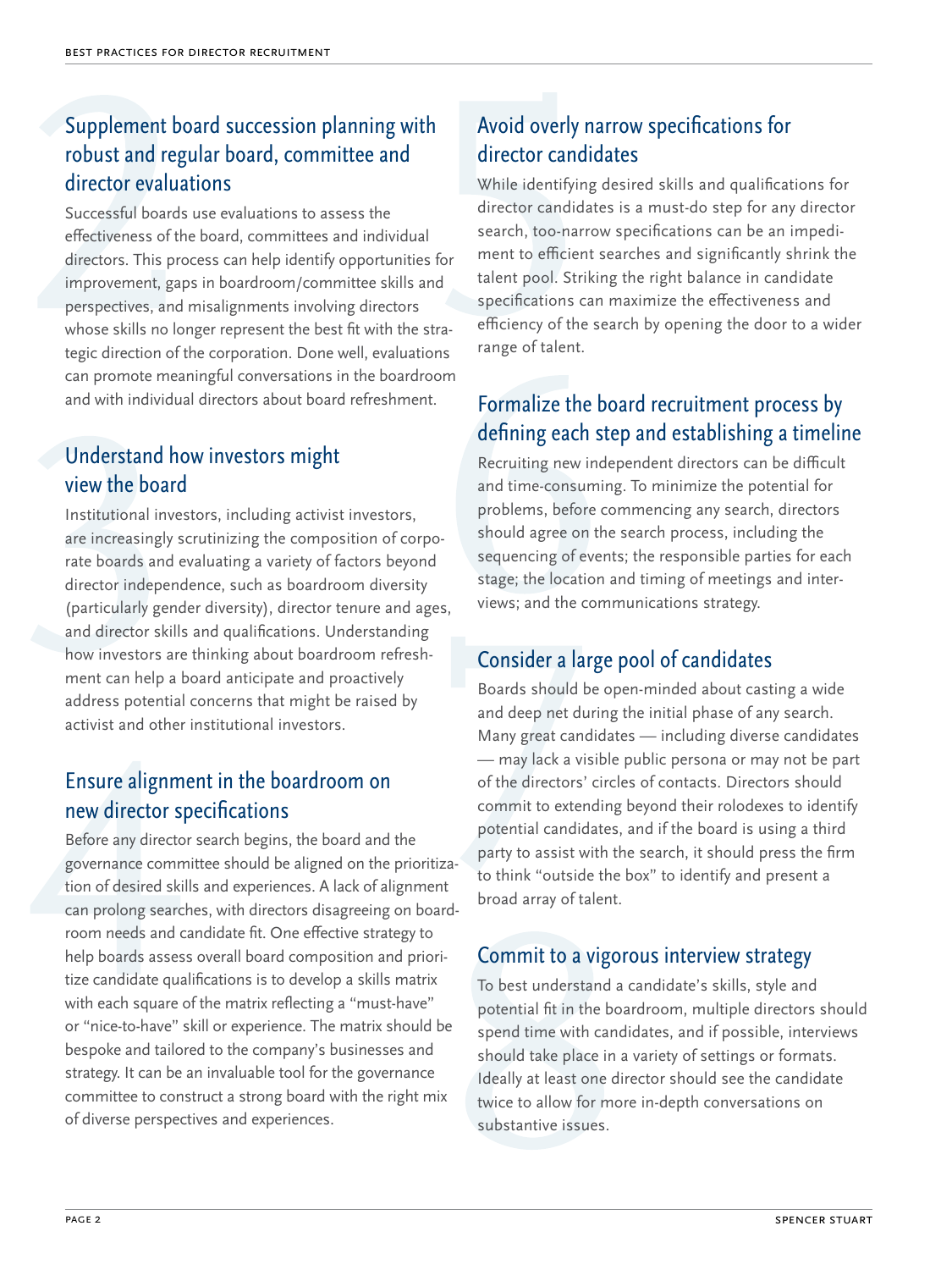#### Understand the boardroom culture

A key part of the recruiting process is assessing how well candidates will work alongside existing directors. Assessing a candidate's fit with boardroom culture and dynamics requires a board to understand its culture how directors make decisions, handle disagreements, share information and the spirit in which they do these things — and to strategically think of director recruitment as a way to reinforce or evolve culture.

#### Maintain momentum by adhering to a communications strategy

Good candidates have professional options, including other board opportunities. Boards should always remember that the interview process is a two-way street, with candidates assessing the board at the same time the board is evaluating candidates. To put the best foot forward, boards should be transparent about the process, the expected timeline and the decision-makers. The board should share decision-timing expectations with the candidate and assign responsibility for "keeping the candidate warm" to one or more directors or other leaders.

#### Maintain a direct line of communication between the committee and any search firm

The task of selecting and appointing new director candidates falls to the governance committee, which frequently enlists the assistance of corporate staff. The involvement of corporate staff is oftentimes crucial to the success of a search. However, in cases where a third party is involved with recruitment, an open line of communication should exist between the corporate governance committee chair or other designated directors and the search firm in order to avoid the "game of telephone" that can prolong a search.

## Reference check all finalists

Boardrooms are small, and every director is an important resource. To avoid making a misstep by adding a director who doesn't fit with the boardroom culture or doesn't contribute as expected, referencing is a critical step in the recruitment process. Gathering information from people with firsthand knowledge of a candidate can help a board assess a candidate's fit and competence and should be a key part of the decision-making process.

#### Discuss tenure expectations at the outset

The new era in corporate boardrooms necessitates a fresh mindset about board service and tenure. Part of the dialogue with all directors, including new directors, should be to set expectations that director service is reviewed and discussed on an ongoing basis as part of the board's regular succession planning. Communicating that director service is contingent on a director's performance and fit with the skills needed in the boardroom can curtail expectations that directors are guaranteed a seat at the board table until triggering refreshment policies such as mandatory retirement ages.

#### Create a robust, individualized onboarding process

Director recruitment doesn't end with a candidate's appointment to the board. A thorough, tailored, post-appointment onboarding program is critically important to ensure a director's early contribution. Boards have a responsibility to ensure that all newly appointed directors, especially those joining a board for the first time, are given proper support. The corporate secretary frequently leads onboarding efforts, but the board has a key role to play in overseeing the program and assisting with its execution.

#### **Authors**

Julie Hembrock-Daum, Laurel McCarthy